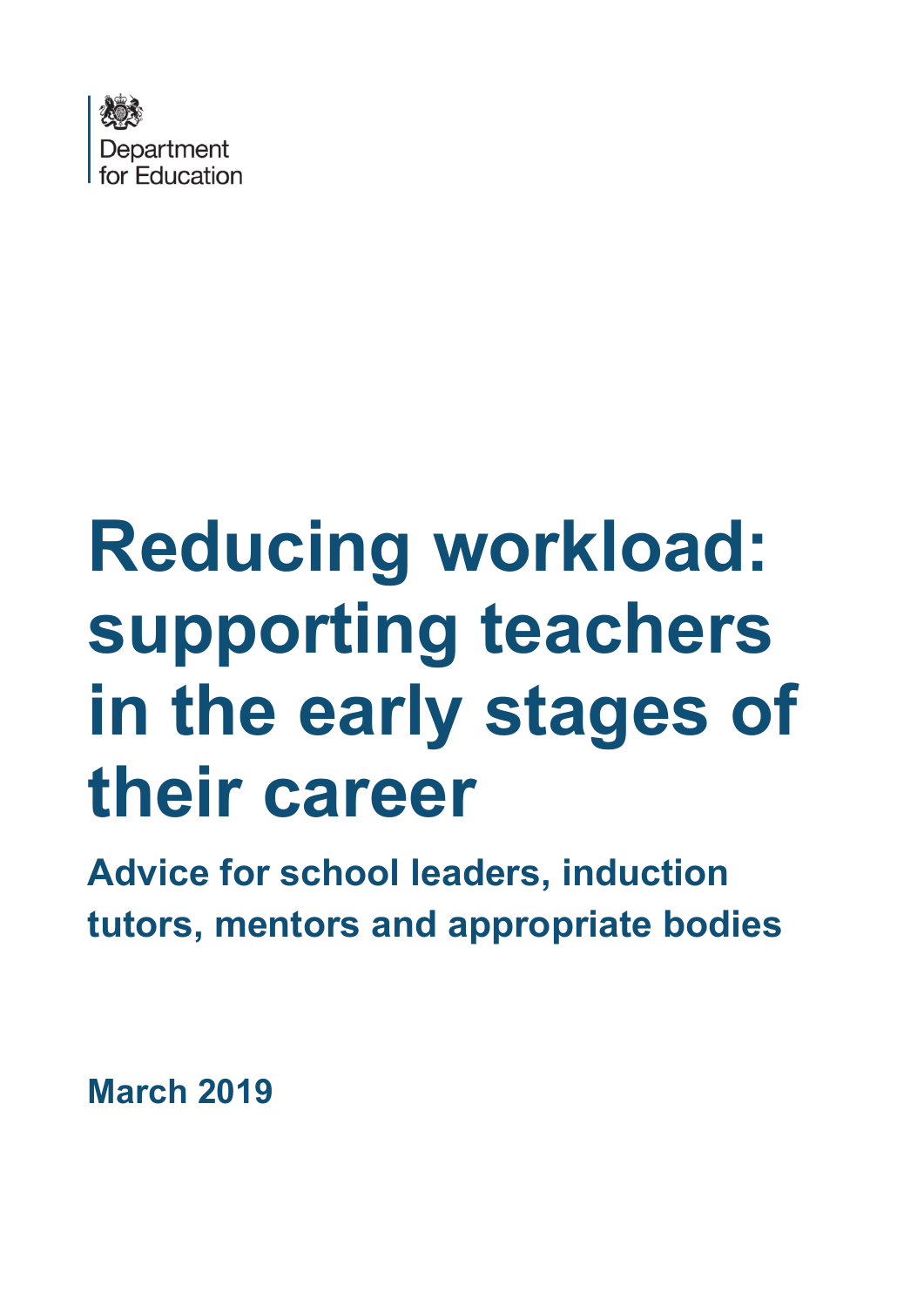# **Contents**

| Introduction                                                                                                                 | 3                 |
|------------------------------------------------------------------------------------------------------------------------------|-------------------|
| Key themes that might affect workload of newly qualified teachers (NQTs) and teachers<br>in the early stages of their career | 4                 |
| Questions for school leaders to consider                                                                                     | 6                 |
| How can induction tutors and mentors support the workload of their mentees?                                                  | 8                 |
| How can appropriate bodies support the workload of NQTs?                                                                     | 10                |
| Support for teachers                                                                                                         | 11                |
| What does the Newly Qualified Teacher Survey (2017) tell us about workload?                                                  | $12 \overline{ }$ |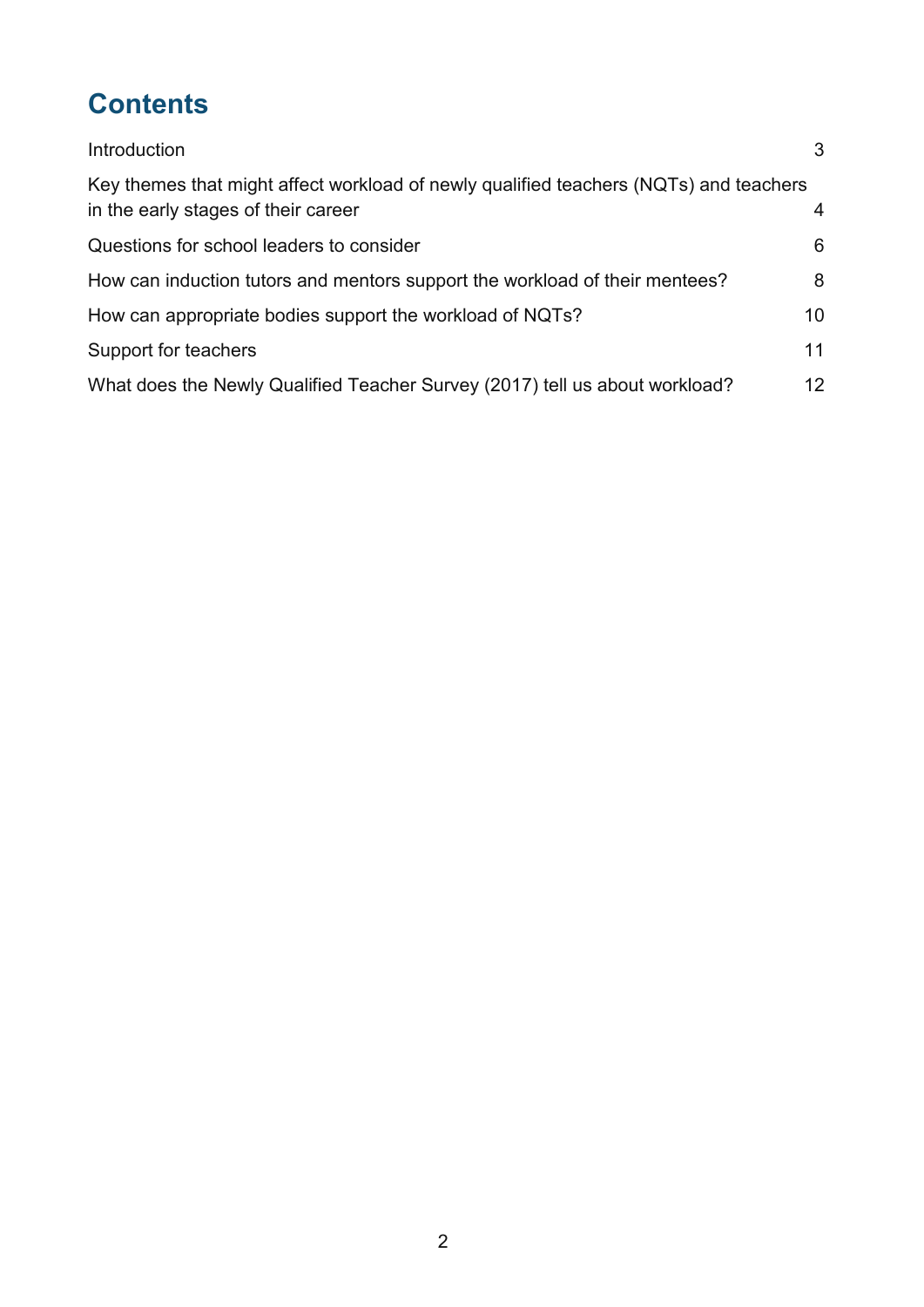# <span id="page-2-0"></span>**Introduction**

Workload is one of the most commonly cited drivers for teachers leaving the profession<sup>[1](#page-2-1)</sup>. and 33%<sup>[2](#page-2-2)</sup> of teachers leave the profession within the first five years. The Teacher [Workload Survey 2016](https://www.gov.uk/government/publications/teacher-workload-survey-2016) identified that teachers with less than six years' experience report higher average working hours per week than more experienced colleagues.

School leaders, induction tutors, mentors, appropriate bodies and teachers themselves can use this advice to help remove the burdens that might be associated with the first five years of a teacher's career. This should build from the support and advice early career teachers have received from their ITE provider during their training period, [statutory](https://www.gov.uk/government/publications/induction-for-newly-qualified-teachers-nqts)  [induction,](https://www.gov.uk/government/publications/induction-for-newly-qualified-teachers-nqts) wider advice in the [workload reduction toolkit](https://www.gov.uk/guidance/reducing-workload-in-your-school) and the three independent workload reports on [marking,](https://www.gov.uk/government/publications/reducing-teacher-workload-marking-policy-review-group-report) [planning](https://www.gov.uk/government/publications/reducing-teacher-workload-planning-and-resources-group-report) and [data management.](https://www.gov.uk/government/publications/reducing-teacher-workload-data-management-review-group-report)

This guidance has been developed by the sector and will continue to evolve as further evidence, case studies and advice becomes available. This will include the introduction of the Early Career Framework, which underpins an entitlement to a fully-funded, 2 year package of structured training and support for early career teachers and will be rolled out nationally from Autumn 2021.

It was updated in March 2019.

-

<span id="page-2-1"></span><sup>1</sup> Smithers and Robinson (2003); Teachers' Analysis Compendium 2 (2017)

<span id="page-2-2"></span><sup>2</sup> Teachers Analysis Compendium 4 (2018); DfE, School Workforce in England 2017 (2018)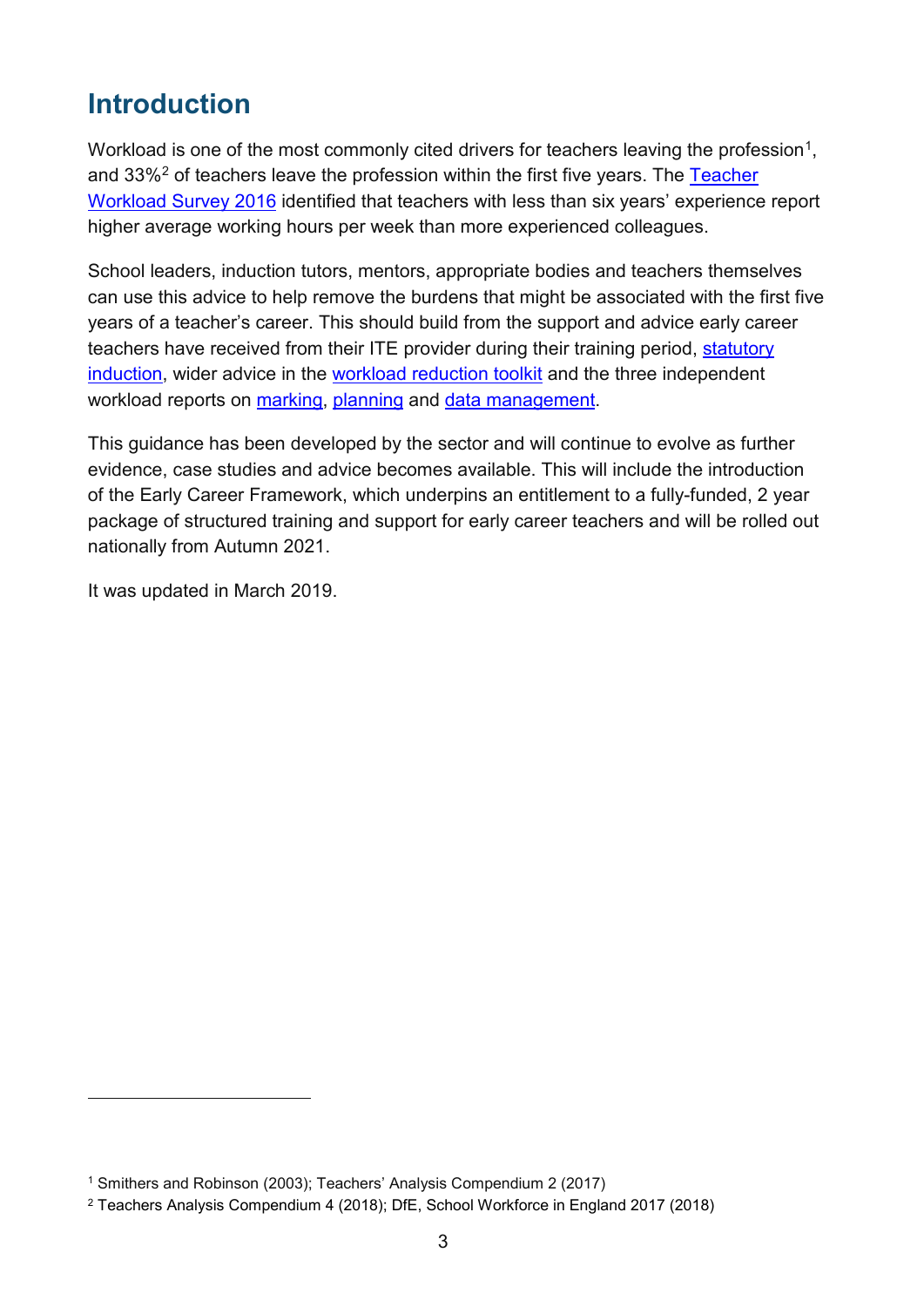# <span id="page-3-0"></span>**Key themes that might affect workload of newly qualified teachers (NQTs) and teachers in the early stages of their career**

The following have been identified as factors that can impact on the workload of teachers in the early stages of their career.

### **Marking and Planning**

- Lesson planning, including medium and long term planning, for the first time
- Resourcing of lessons, including how to evaluate resources and adapt
- Developing efficient strategies for marking and feedback

#### **Non-teaching tasks**

- Setting up a classroom for the first time
- Managing behaviour
- Getting to grips with school policies and procedures
- Using NQT non-contact time and planning, preparation and assessment time effectively

#### **External factors**

- Monitoring, support and assessment including during induction
- Management and cumulative effect of other activities not directly relating to teaching, such as extra-curricular activities and communicating with parents
- Managing of priorities and competing demands
- Managing of own time outside of school and finding the balance between work and home
- High quality mentoring and support (and capacity of school to provide it)
- Outside factors affecting workload, such as moving to a new area, childcare, etc.

#### **Experience**

- Being realistic about and managing own expectations
- Learning how to manage and prioritise tasks
- Understanding school culture and practices, and learning what can/should be challenged
- Feeling a part of the school community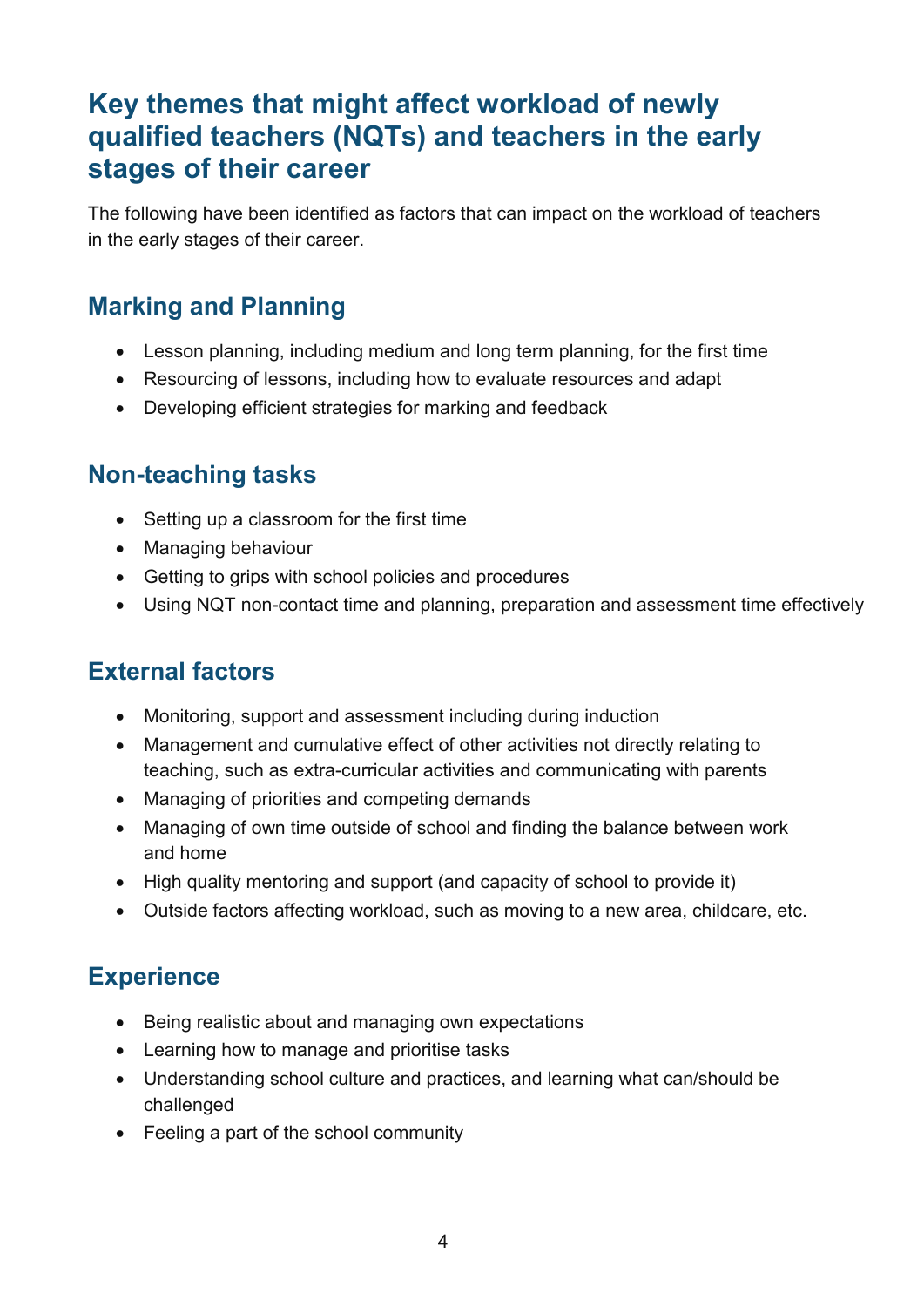# **Subject and sector knowledge**

- Getting to grips with the curriculum, qualifications and exam syllabuses
- Subject knowledge particularly relating to areas not previously taught and the need to upskill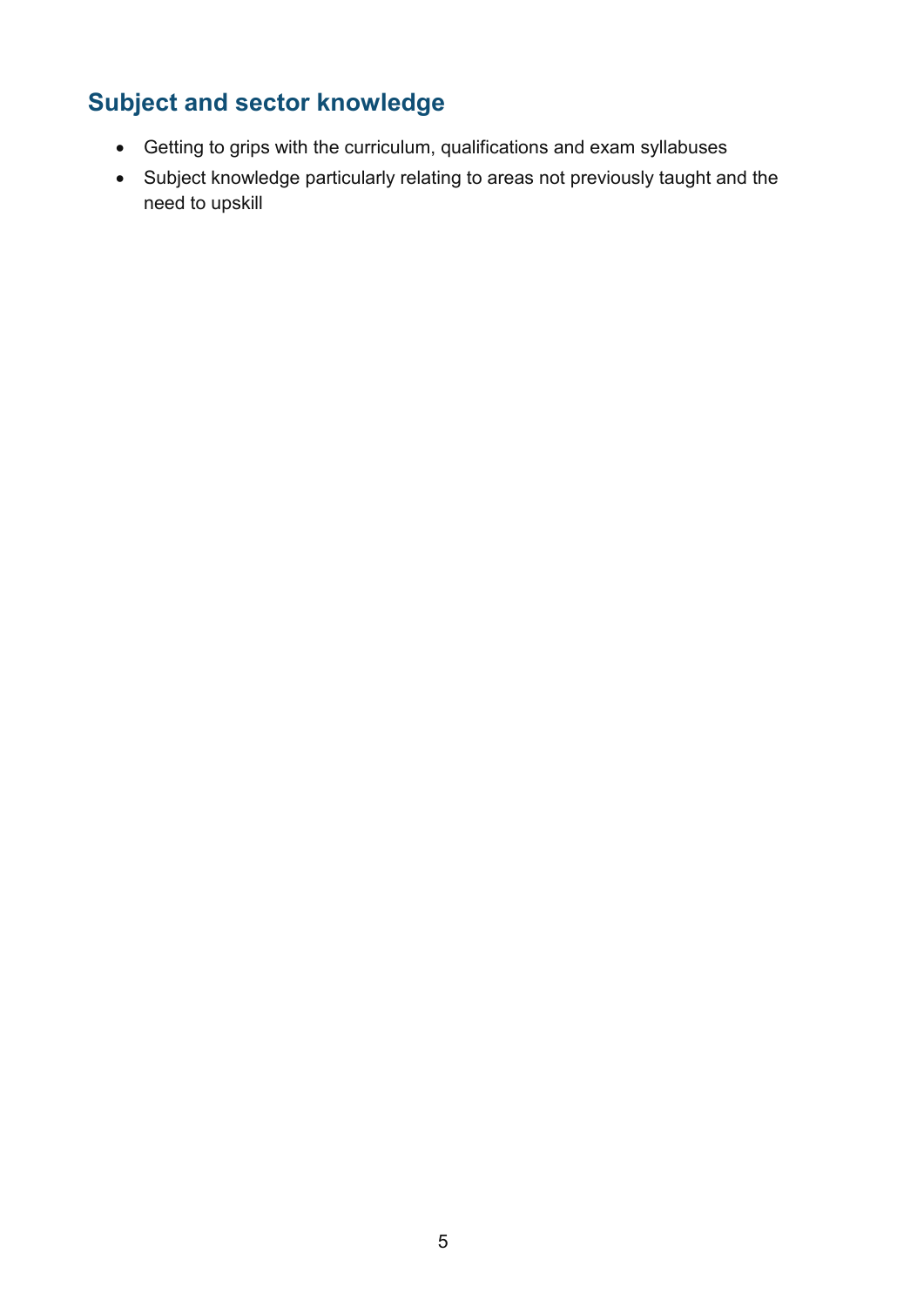# <span id="page-5-0"></span>**Questions for school leaders to consider**

#### **Reviewing your current support structures**

What good practice in your school/MAT supports NQTs and early career teachers to remove unnecessary workload whilst maintaining standards? Could this practice be spread across the whole school/wider?

- How do you provide opportunities for teachers to tell you what would help them in relation to their workload and wellbeing, in particular those in the early stages of their career?
- Do you give different forms of support to teachers depending on their experience?

#### **Providing additional support**

How have you considered the key themes identified above?

To what extent have you considered the three workload reports [\(marking,](https://www.gov.uk/government/publications/reducing-teacher-workload-marking-policy-review-group-report) [planning](https://www.gov.uk/government/publications/reducing-teacher-workload-planning-and-resources-group-report) and [data management\)](https://www.gov.uk/government/publications/reducing-teacher-workload-data-management-review-group-report) and the 'Making Data Work' [report from the Workload Advisory Group](https://www.gov.uk/government/publications/teacher-workload-advisory-group-report-and-government-response) on data, in relation to the specific needs of NQTs and early career teachers? Does the practice you ask of your early career teachers adhere to their principles?

What key advice / support do you provide for NQTs / early career teachers?

- How is this advice / support reflected locally in policies, practice and expectations?
- How are you ensuring that mentors / induction tutors have the time, capacity, expertise, knowledge, experience and personal qualities required to undertake the role effectively?
- What do you consider when appointing members of staff to mentor / induction tutor positions?
- What additional opportunities do you offer your early career teachers to collaborate and learn from their peers?
- Are time management tools such as an 'urgent/important matrix' considered?
- Do you encourage practices to be challenged when they lead to additional workload?

How have you embedded tailored professional development opportunities to support NQTs / early career teachers to remove unnecessary workload in relation to feedback, data and planning?

How do you build in time for teachers to collaborate? How well is this time protected?

• How do you support NQTs to use their additional non-teaching time effectively?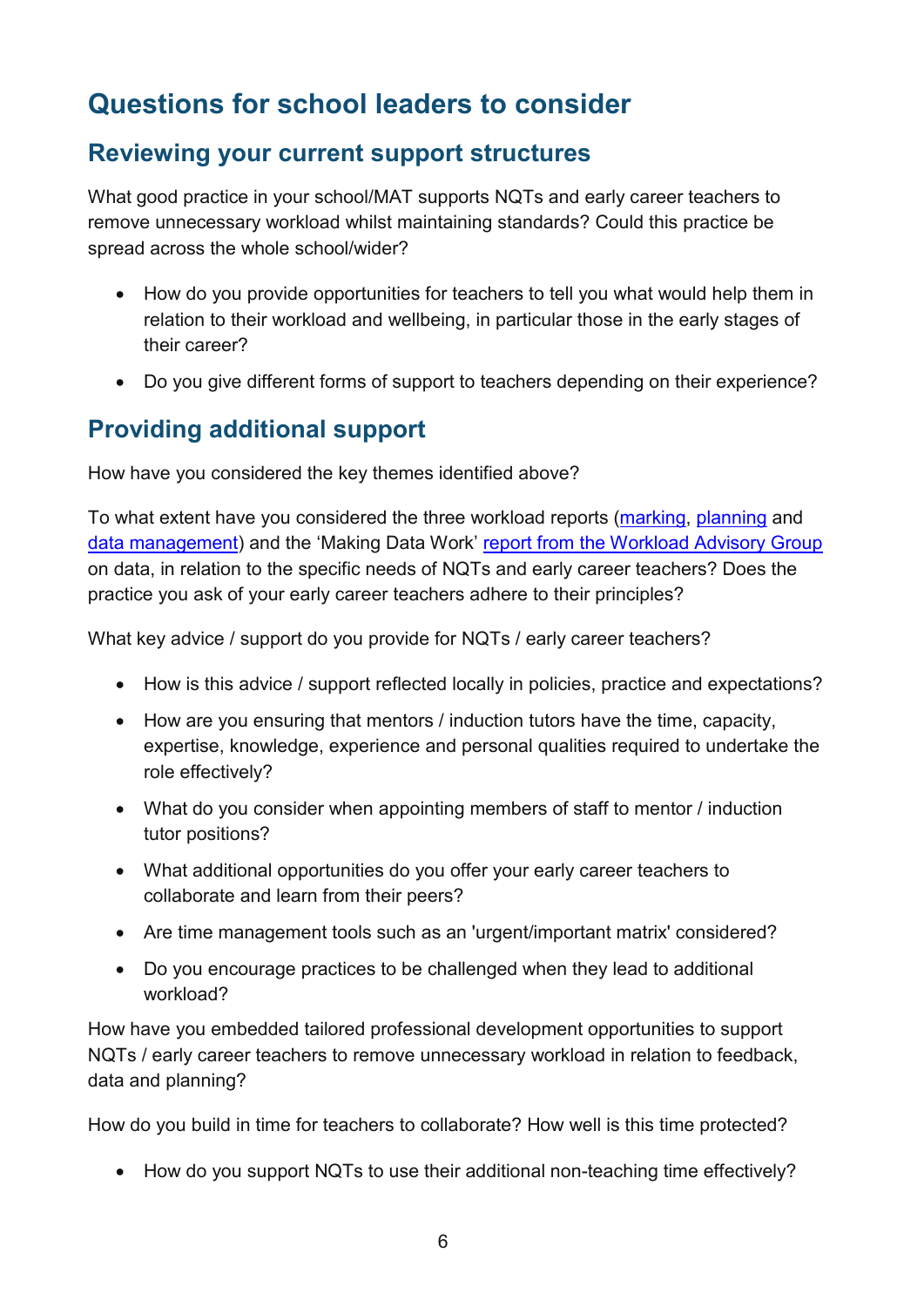• How do you support all early career teachers to use non-teaching time, including PPA, effectively?

### **Managing time and balancing commitments**

How do you manage NQT / early career teacher expectations of themselves and their teaching experience?

How do you support your teachers to know their limits and not overcommit, both in terms of their teaching commitments/responsibilities and their extra-curricular commitments outside of the classroom or school day?

## **Monitoring, induction and appraisal**

Have you considered the demands you make on trainees, NQTs and teachers in the early stages of their career around the evidence required / reporting mechanisms relating to the monitoring, support and induction / appraisal cycle?

- Are your procedures sufficiently streamlined to remove unnecessary bureaucracy and workload burdens for both the appraiser / induction tutor and the trainee / NQT / early career teacher?
- To what extent does your policy reflect the **DfE** advice that any 'collection of evidence should be proportionate and not increase workload for teachers? (For example, teachers should not be asked to produce written evidence against each of the Teachers' Standards).'

## **Transition points**

- How do you support your NQTs who are making the transition from trainee to qualified teacher and the potential increase in workload?
- How is this reflected in policy, structures and practice?
- What support do you put in place for teachers in the early stages of their career who may have taken on additional responsibilities OR who have expressed an interest in taking on additional responsibilities?
- Do you provide opportunities for teachers in the early stages of their career to shadow subject / department leads?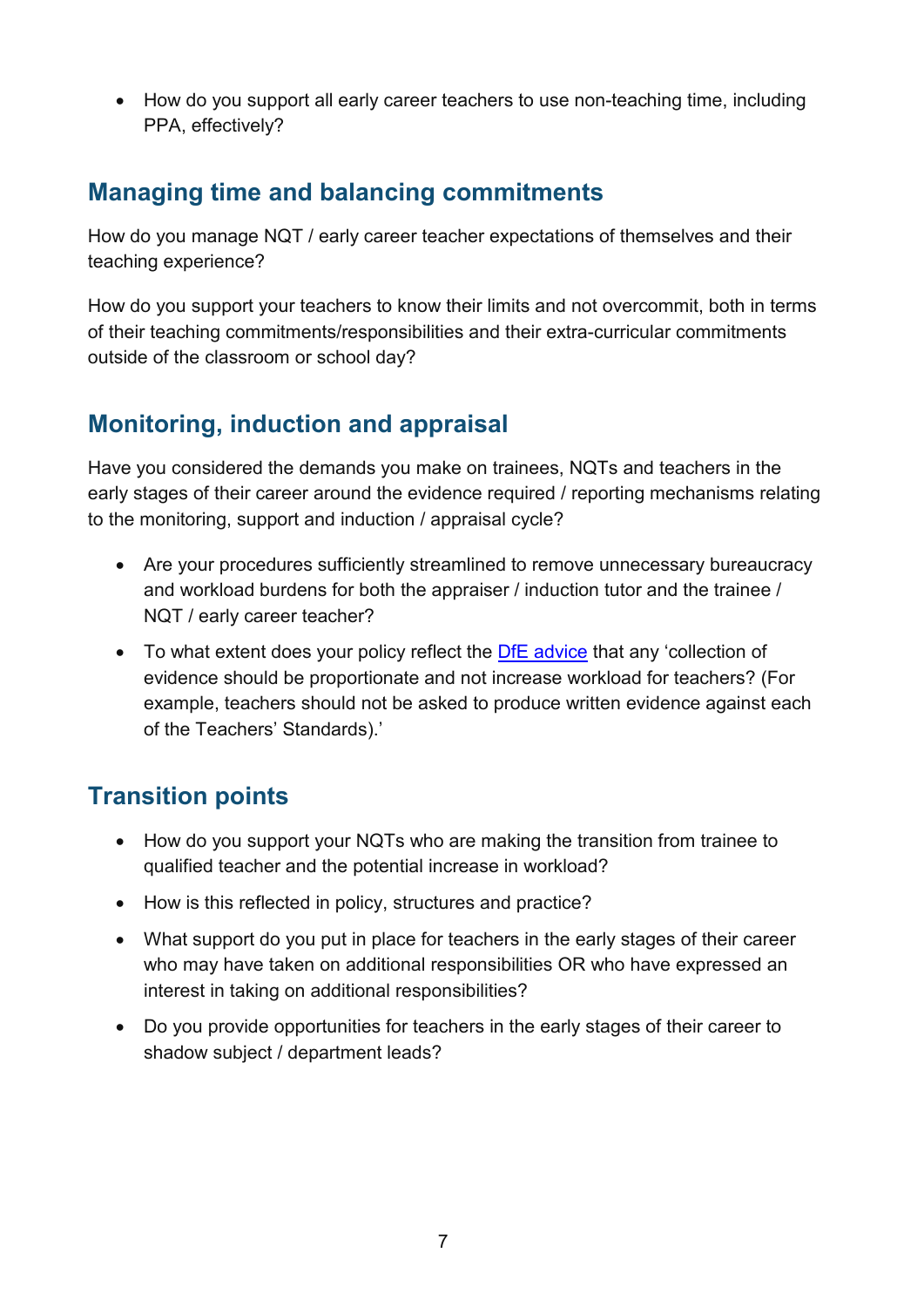# <span id="page-7-0"></span>**How can induction tutors and mentors support the workload of their mentees?**

Mentors and induction tutors can support NQTs and teachers in the early stages of their career by using the principles and recommendations in the three workload reports on [marking,](https://www.gov.uk/government/publications/reducing-teacher-workload-marking-policy-review-group-report) [planning](https://www.gov.uk/government/publications/reducing-teacher-workload-planning-and-resources-group-report) and [data management](https://www.gov.uk/government/publications/reducing-teacher-workload-data-management-review-group-report) and the 'Making Data Work' [report from the](https://www.gov.uk/government/publications/teacher-workload-advisory-group-report-and-government-response)  [Workload Advisory Group](https://www.gov.uk/government/publications/teacher-workload-advisory-group-report-and-government-response) on data, to review and challenge unnecessarily burdensome practice in their schools. [Research reports](https://www.gov.uk/government/publications/teacher-workload-challenge-school-research-project-reports) and the [accompanying summary](https://www.gov.uk/government/publications/workload-challenge-research-projects-summary-report-2018) from [12](https://www.gov.uk/government/publications/reducing-teachers-workload/reducing-teachers-workload)  [school-based projects](https://www.gov.uk/government/publications/reducing-teachers-workload/reducing-teachers-workload) set out examples of how schools have removed unnecessary workload related to marking, planning and data management and provide useful evidence about what has worked to remove unnecessary workload.

In addition, mentors and induction tutors should also assess the needs of the mentee and deliver support on an individual basis depending on the teacher's development needs, applying their knowledge and experience to address any other workload issues. The [Teacher Workload Survey 2016](https://www.gov.uk/government/publications/teacher-workload-survey-2016) provides useful evidence about other tasks that teachers find burdensome.

#### **Principles for effective mentoring and coaching**

When considering how to support early career teachers, mentors may find useful the [National standards for school based ITT mentors](https://assets.publishing.service.gov.uk/government/uploads/system/uploads/attachment_data/file/536891/Mentor_standards_report_Final.pdf) developed by the Teaching Schools Council. These standards promote the importance of the role of a mentor in supporting less experienced teachers. Although these have been developed with a focus on mentors for trainee teachers, the standards make clear that mentors have a crucial role to play in supporting teachers 'beyond the early stages of their careers'. Headteachers may also find the standards helpful when deciding who to select and appoint as mentors in their schools.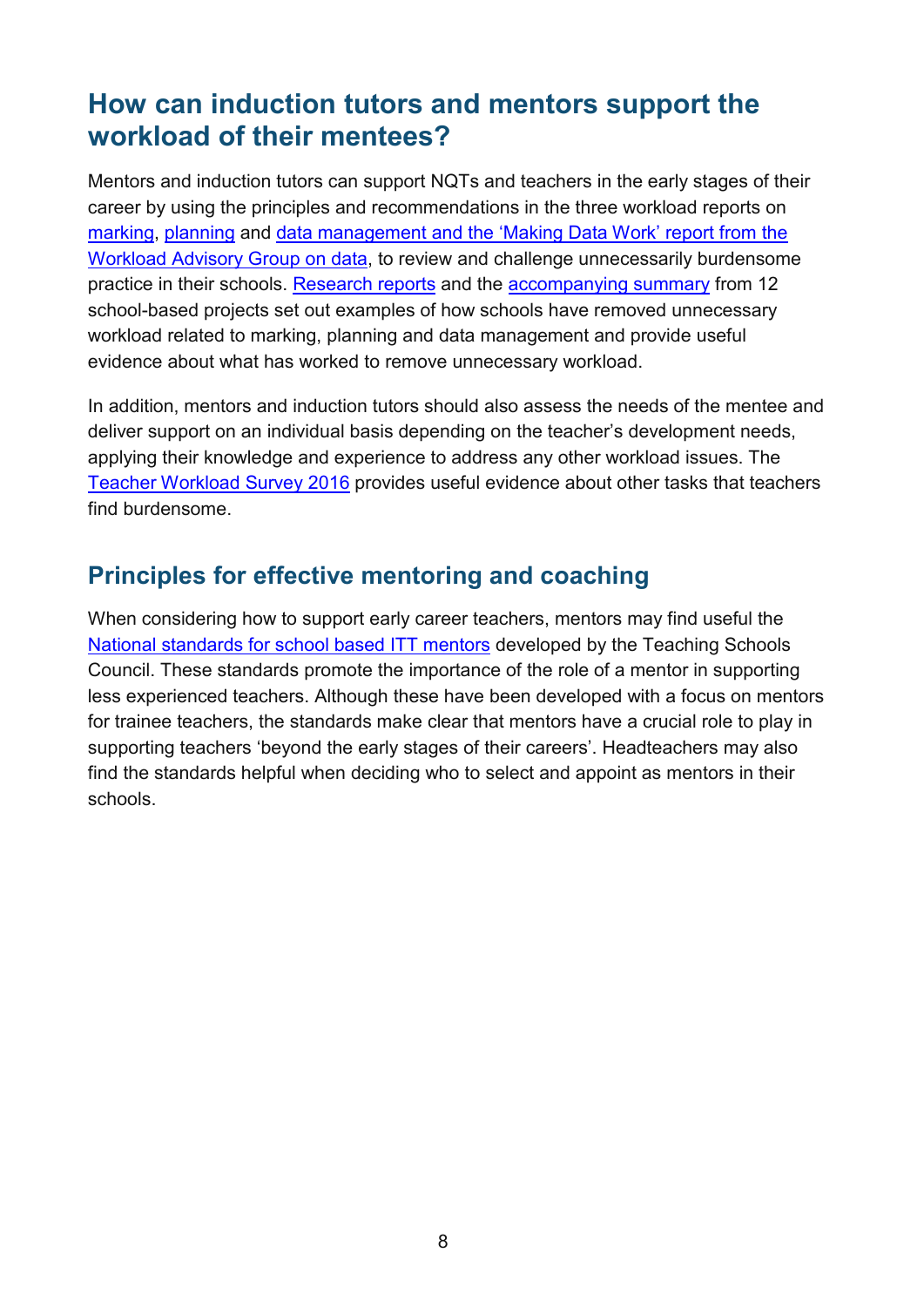#### **Questions for induction tutors and mentors to consider:**

- How have you considered the key themes identified above in relation to the workload of your mentee?
- Have you discussed the three independent workload reports and 'Making Data Work' [report from the Workload Advisory Group](https://www.gov.uk/government/publications/teacher-workload-advisory-group-report-and-government-response) with your mentee and how these relate to them?
- Have you discussed with your mentee [Ofsted's myth-busting document](https://www.gov.uk/government/publications/school-inspection-handbook-from-september-2015/ofsted-inspections-mythbusting) concerning inspections and what Ofsted do and do not expect?
- How often do you check on the workload and well-being of your mentee?
	- o What mechanisms are in place in your school / MAT to provide additional tailored support?
	- o What are the formal mechanisms in your school / MAT for you to feed back to senior leaders on any issues relating to workload burdens for NQTs and teachers in the early stages of their career?
- What practical strategies do you discuss with your mentee to support with their workload?
- What resources do you draw upon to support your mentee with their workload?
- Is your policy for the monitoring, support and induction / appraisal cycle sufficiently streamlined to remove unnecessary bureaucracy and workload burdens for both the appraiser / induction tutor and the NQT / early career teacher?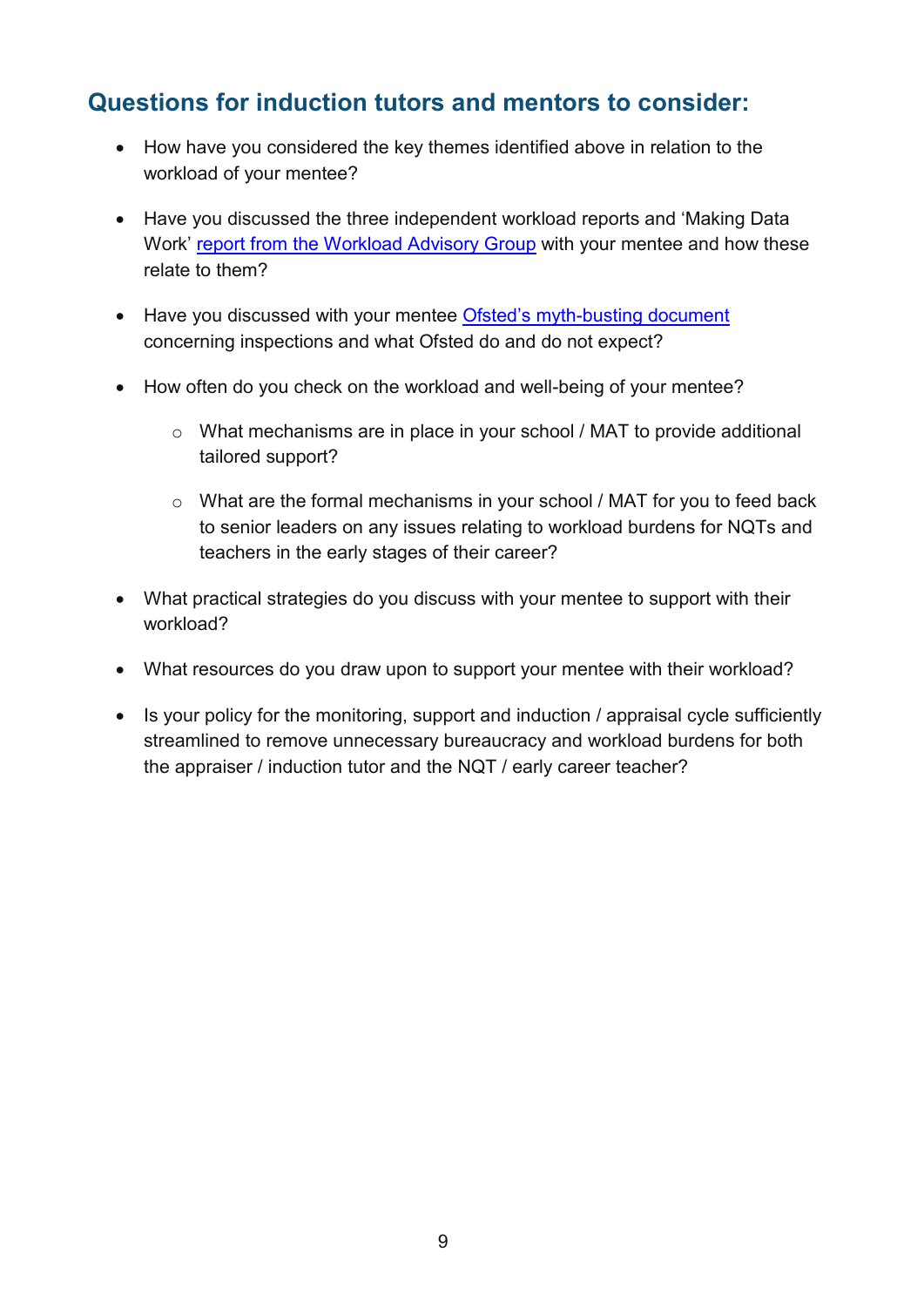# <span id="page-9-0"></span>**How can appropriate bodies support the workload of NQTs?**

The [statutory guidance](https://www.gov.uk/government/publications/induction-for-newly-qualified-teachers-nqts) for the induction of NQTs outlines the roles and responsibilities for all parties involved in the induction process; including appropriate bodies. In relation to workload, appropriate bodies are responsible for:

- ensuring that the monitoring, support and assessment processes and procedures for NQTs are appropriate. Appropriate bodies should give serious consideration to ensuring that any processes are proportionate and do not increase workload burdens for both the NQT and the induction tutor. The process should avoid NQTs collating folders of evidence – some appropriate bodies instead opt for the use of an evidence tracker which is used and updated on an on-going basis to summarise and signpost to evidence against the Teachers' Standards. NQTs should not need to copy or duplicate examples of evidence;
- ensuring that the school is providing the NQT with their statutory entitlement to a reduced timetable in addition to PPA time;
- having robust quality assurance mechanisms to determine whether headteachers (and governing bodies where appropriate) are aware of, and have the capacity to, meet their responsibilities for the monitoring, support and assessment of the NQT. This includes ensuring that a personalised induction programme is in place and that designated induction tutor support is provided; and
- ensuring that induction tutors receive training and also that their school provides them with support and capacity to undertake their role – including giving them sufficient time to carry out their role effectively.

#### **Questions for appropriate bodies to consider:**

- How do your quality assurance processes ensure that any monitoring and assessment procedures are applied consistently and are not overly burdensome for the NQT or induction tutor?
- How do you routinely seek the views of NQTs and induction tutors regarding their workload in association with the monitoring, support and assessment expectations?
- How do you liaise with school leaders to ensure that induction tutors have both the capacity and time to undertake their important role?
- How do you respond to schools' requests for guidance, support and assistance in ensuring supportive induction programmes?
- How do you ensure that any good practice concerning supporting NQTs is shared with other schools?
- How do you share relevant research relating to workload, transition and the quality of mentoring and professional development with schools?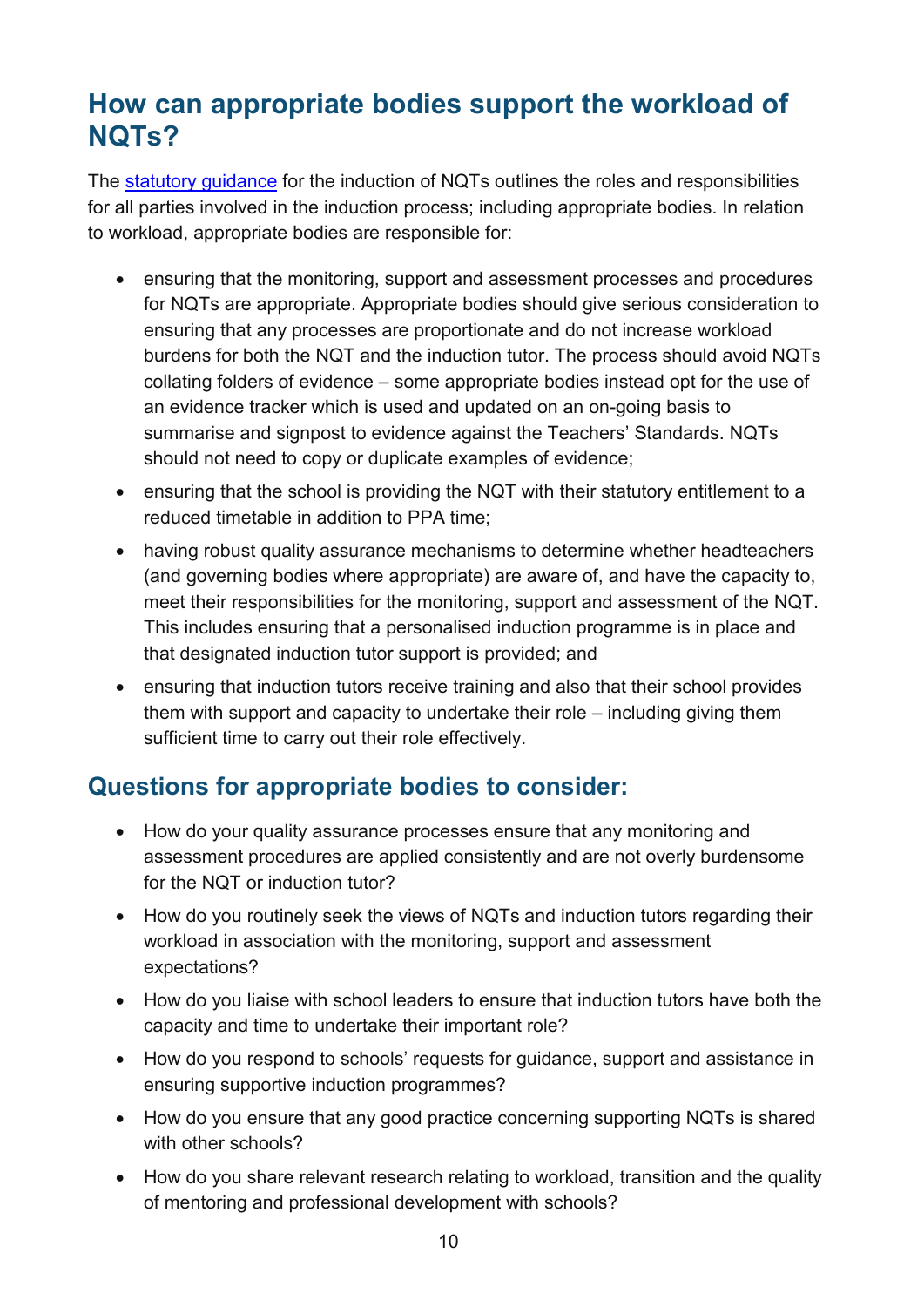# <span id="page-10-0"></span>**Support for teachers**

The Department for Education has published a range of [case studies, resources and](https://www.gov.uk/government/publications/reducing-teachers-workload/reducing-teachers-workload)  [practical solutions](https://www.gov.uk/government/publications/reducing-teachers-workload/reducing-teachers-workload) from schools around the country to help reduce unnecessary workload.

The [Education Support Partnership](https://www.educationsupportpartnership.org.uk/helping-you/information-advice/managing-workload) has a range of useful advice and resources to help you manage your workload.

[Ofsted](https://www.gov.uk/government/publications/school-inspection-handbook-from-september-2015/ofsted-inspections-mythbusting) has produced some useful guidance to confirm facts about the requirements of Ofsted and to dispel myths that can result in unnecessary workloads in schools.

Consider joining The Chartered College of Teaching who issue an annual publication for early career teachers; 'The Profession' 2018 issue has an article on 'supporting your workload as an early career teacher'.

[Advice for ITE providers](https://www.gov.uk/government/publications/addressing-workload-in-initial-teacher-education-ite) has also been published to support teacher training providers in reducing workload.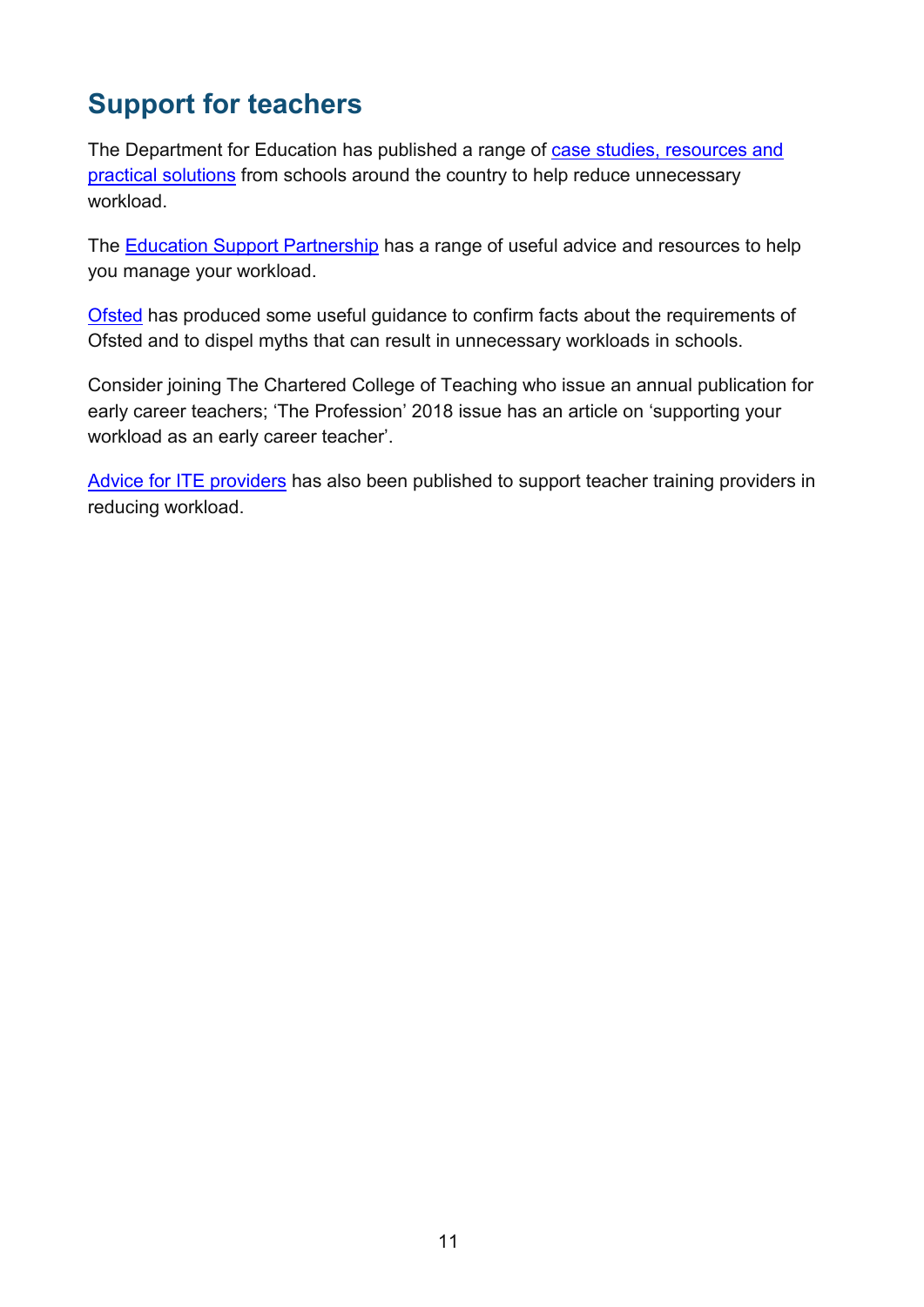# <span id="page-11-0"></span>**What does the Newly Qualified Teacher Survey (2017) tell us about workload?**

The 2017 NQT survey, completed by 1,639 respondents between 28 August and 9 October 2017, asked a variety of questions, including those specific to workload:

Two thirds (65%) of NQTs who were in progress or had completed their induction year said they had discussed what their workload would be like with their training provider or placement school(s). Among those who had discussed what their workload would be like, the majority said their workload in their induction years was as they expected, though 28% said it was bigger than expected.

NQTs were also asked the extent to which they felt encouraged – by either their training provider or their placement school(s) – to reduce unnecessary workload around marking, planning and teaching resources, and data management. Up to half of NQTs (26% to 52%) felt they had been encouraged to at least a fair extent to reduce unnecessary workload across the three areas. NQTs were most likely to report feeling encourage to at least a fair extent to reduce workload around planning and teaching resources, followed by marking and data management.

Across all three areas, NQTs were significantly more likely to feel they had been encouraged to reduce unnecessary workload a fair amount or a great deal by their placement school(s) than by their training provider.